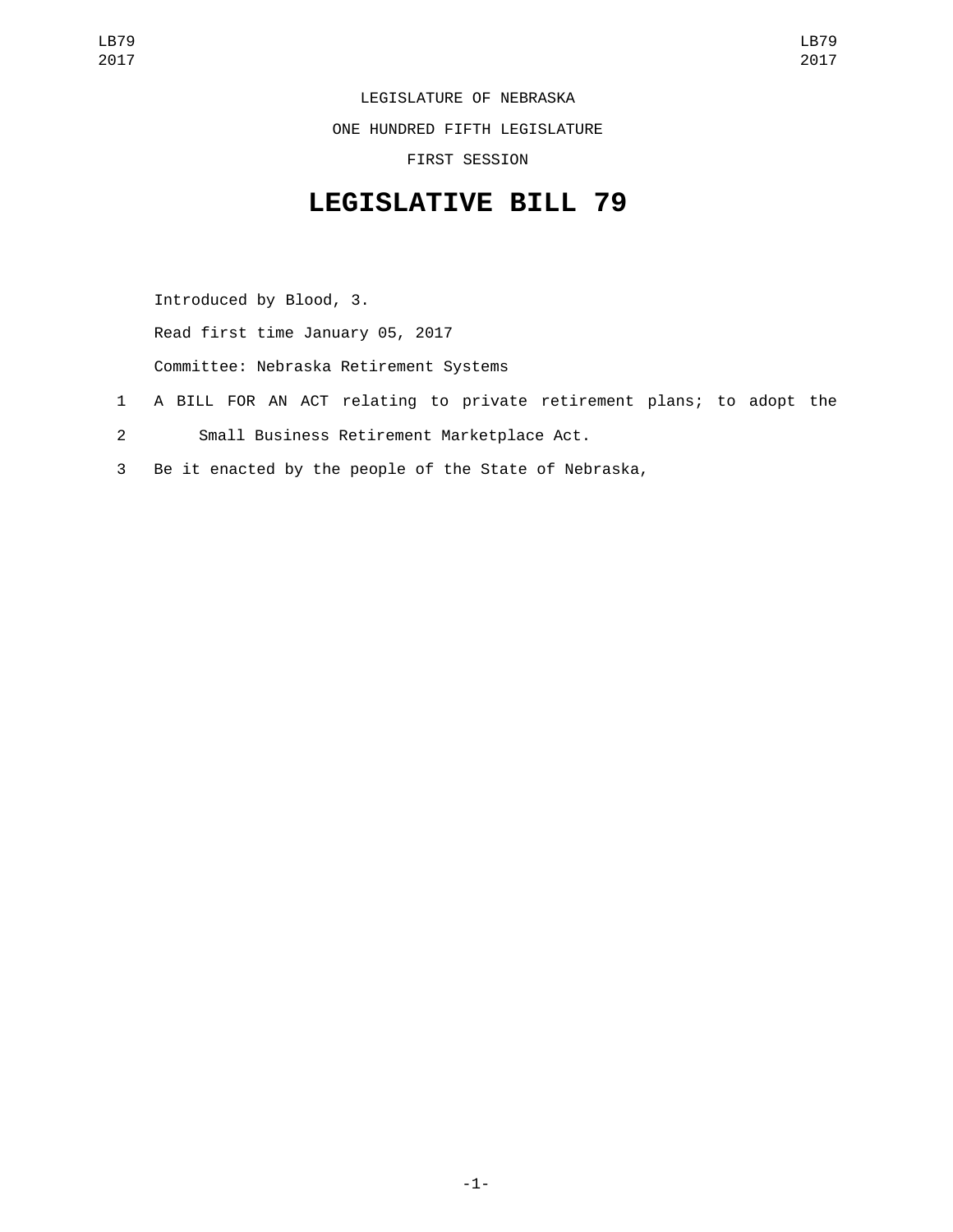| $\mathbf{1}$   | This act shall be known and may be cited as the Small<br>Section 1.       |
|----------------|---------------------------------------------------------------------------|
| $\overline{2}$ | Business Retirement Marketplace Act.                                      |
| 3              | The Legislature finds and declares that:<br>Sec. 2.                       |
| 4              | (1) It is appropriate to create a small business retirement               |
| 5              | marketplace in Nebraska because there is a retirement savings gap in the  |
| 6              | state, one in six Americans retire in poverty, and employees who are      |
| $\overline{7}$ | unable to effectively build their retirement savings risk living on low   |
| 8              | incomes in their elderly years and are more likely to become dependent on |
| 9              | state services;                                                           |
| 10             | (2) Small businesses, which employ a large segment of Nebraska's          |
| 11             | private workforce, often choose not to offer retirement plans to          |
| 12             | employees due to concerns about the cost, administrative burden, and      |
| 13             | potential liability that they believe would be placed on their            |
| 14             | businesses;                                                               |
| 15             | (3) The federal government has attempted to address the savings gap       |
| 16             | by establishing myRA, a federal program that provides a safe, affordable, |
| 17             | accessible retirement vehicle designed to remove barriers to<br>and       |
| 18             | retirement savings;                                                       |
| 19             | (4) The small business retirement marketplace will remove the             |
| 20             | barriers to entry into the retirement marketplace for small businesses by |
| 21             | educating small employers on plan availability and promoting, without     |
| 22             | mandating participation, qualified, low-cost, low-burden retirement       |
| 23             | savings vehicles and myRA. The marketplace furthers greater retirement    |
| 24             | plan access for the residents of Nebraska while ensuring that individuals |
| 25             | participating in these retirement plans will have all the protections     |
| 26             | offered by federal law;                                                   |
| 27             | (5) The small business retirement marketplace should not place any        |
| 28             | financial burden upon taxpayers in the state and it should not be         |
| 29             | implemented if it is determined that there is any financial exposure to   |
| 30             | the state;                                                                |
| 31             | (6) The small business retirement marketplace will be the best way        |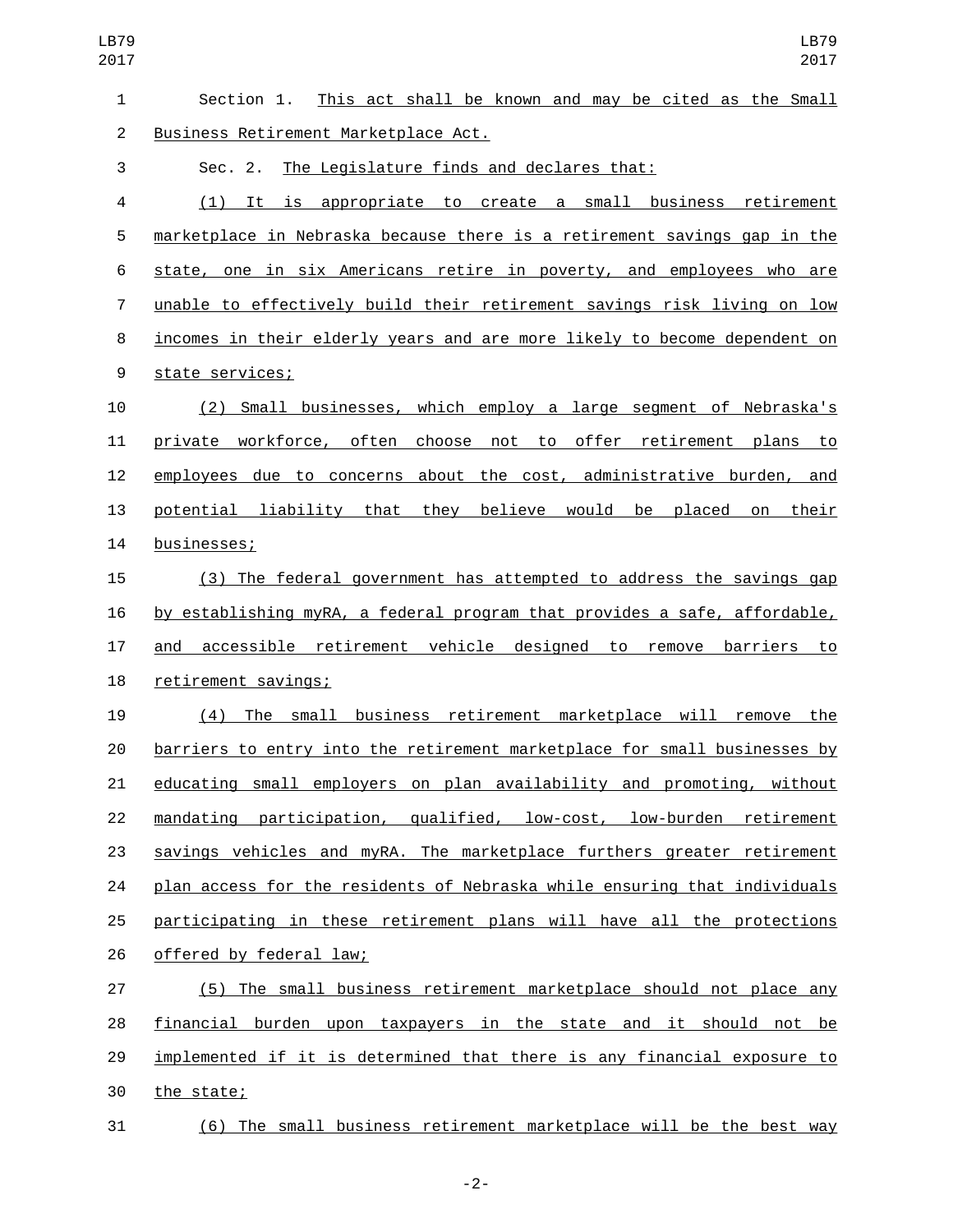| 1              | for Nebraska to close the retirement savings access gap, protect the      |
|----------------|---------------------------------------------------------------------------|
| $\overline{c}$ | fiscal stability of the state and its residents well into the future,     |
| 3              | become a national leader in retirement and investor promotion and         |
| 4              | protection, and educate and promote retirement saving among employees and |
| 5              | small employers;                                                          |
| 6              | (7) Although most Nebraska residents hope to retire one day, many         |
| 7              | are anxious about saving enough money so they can afford to do so, and it |
| 8              | is estimated that many private sector workers in Nebraska do not have     |
| 9              | access to a retirement savings plan through their employer. The National  |
| 10             | Institute of Retirement Security describes this as a growing consumer     |
| 11             | crisis, because the typical family has saved only two thousand five       |
| 12             | hundred dollars for their retirement;                                     |
| 13             | (8) AARP, Inc., has been instrumental in leading a national               |
| 14             | initiative called Work and Save to deal with retirement insecurity by     |
| 15             | promoting state run retirement programs, including the Washington Small   |
| 16             | Business Retirement Marketplace signed into law in 2015, designed to      |
| 17             | provide thousands of small business employees access to retirement plans  |
| 18             | by creating a voluntary public-private partnership marketplace that will  |
| 19             | educate small business employers on existing private sector retirement    |
| 20             | plan vendors;                                                             |
| 21             | (9) The Washington marketplace was the result of public and private       |
| 22             | organizations coming together to find the most effective and efficient    |
| 23             | way to close the retirement savings access gap, and the Washington        |
| 24             | marketplace has been endorsed by AARP, Inc., the Securities Industry and  |
| 25             | Financial Markets Association, the American Council of Life Insurers, the |
| 26             | Washington Bankers Association, and various employer groups; and          |
| 27             | By following this model, the small business retirement<br>(10)            |
| 28             | marketplace in Nebraska will provide a market-based approach so that      |
| 29             | small businesses can offer a simple and inexpensive way to offer private  |
| 30             | savings to their employees which will result in workers saving more for   |

31 retirement throughout their lives.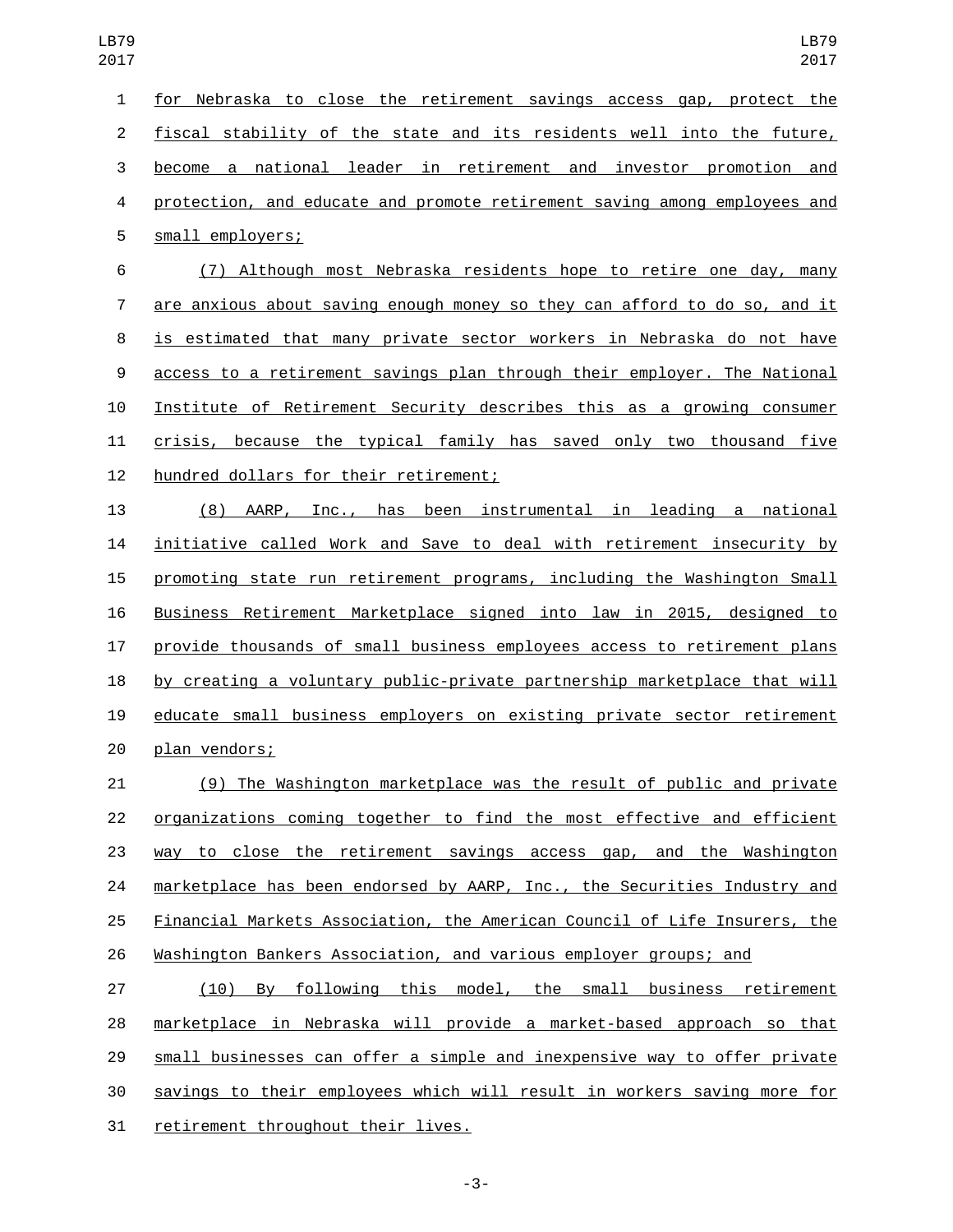| LB79<br>2017   | <b>LB79</b><br>2017                                                       |
|----------------|---------------------------------------------------------------------------|
| 1              | For purposes of the Small Business Retirement Marketplace<br>Sec. 3.      |
| $\overline{c}$ | Act:                                                                      |
| 3              | (1) Approved plans means retirement plans offered by private sector       |
| 4              | financial services firms that meet the requirements of the act to         |
| 5              | participate in the marketplace;                                           |
| 6              | (2) Balanced fund means a mutual fund that has an investment mandate      |
| $\overline{7}$ | to balance its portfolio holdings and generally includes a mix of stocks  |
| 8              | and bonds in varying proportions according to the fund's investment       |
| 9              | outlook;                                                                  |
| 10             | (3)<br>Eligible employer means a person, firm, corporation,               |
| 11             | partnership, sole proprietor, or other employer that is actively engaged  |
| 12             | in business with fewer than one hundred qualified employees at the time   |
| 13             | of enrollment and that has a majority of its employees employed in        |
| 14             | Nebraska;                                                                 |
| 15             | (4) Enrollee means any employee who is voluntarily enrolled in an         |
| 16             | approved plan offered by an eligible employer through the marketplace;    |
| 17             | (5) Marketplace means the small business retirement marketplace in        |
| 18             | Nebraska which is a retirement savings program created to connect         |
| 19             | eligible employers and their employees with approved plans to increase    |
| 20             | retirement savings;                                                       |
| 21             | myRA means the myRA retirement program administered by the<br>(6)         |
| 22             | United States Department of the Treasury that is available to all         |
| 23             | employers and employees with no fees or no minimum contribution           |
| 24             | requirements. myRA is a Roth IRA option. Investments in these accounts    |
| 25             | are backed by the United States Department of the Treasury;               |
| 26             | Participating employer means any eligible employer with<br>(7)            |
| 27             | employees enrolled in an approved plan offered through the marketplace    |
| 28             | which chooses to participate in the marketplace and offers approved plans |
| 29             | to employees for voluntary enrollment;                                    |
| 30             | Private sector financial services firms means persons or<br>(8)           |
| 31             | entities licensed or holding a certificate of authority or authorized to  |

-4-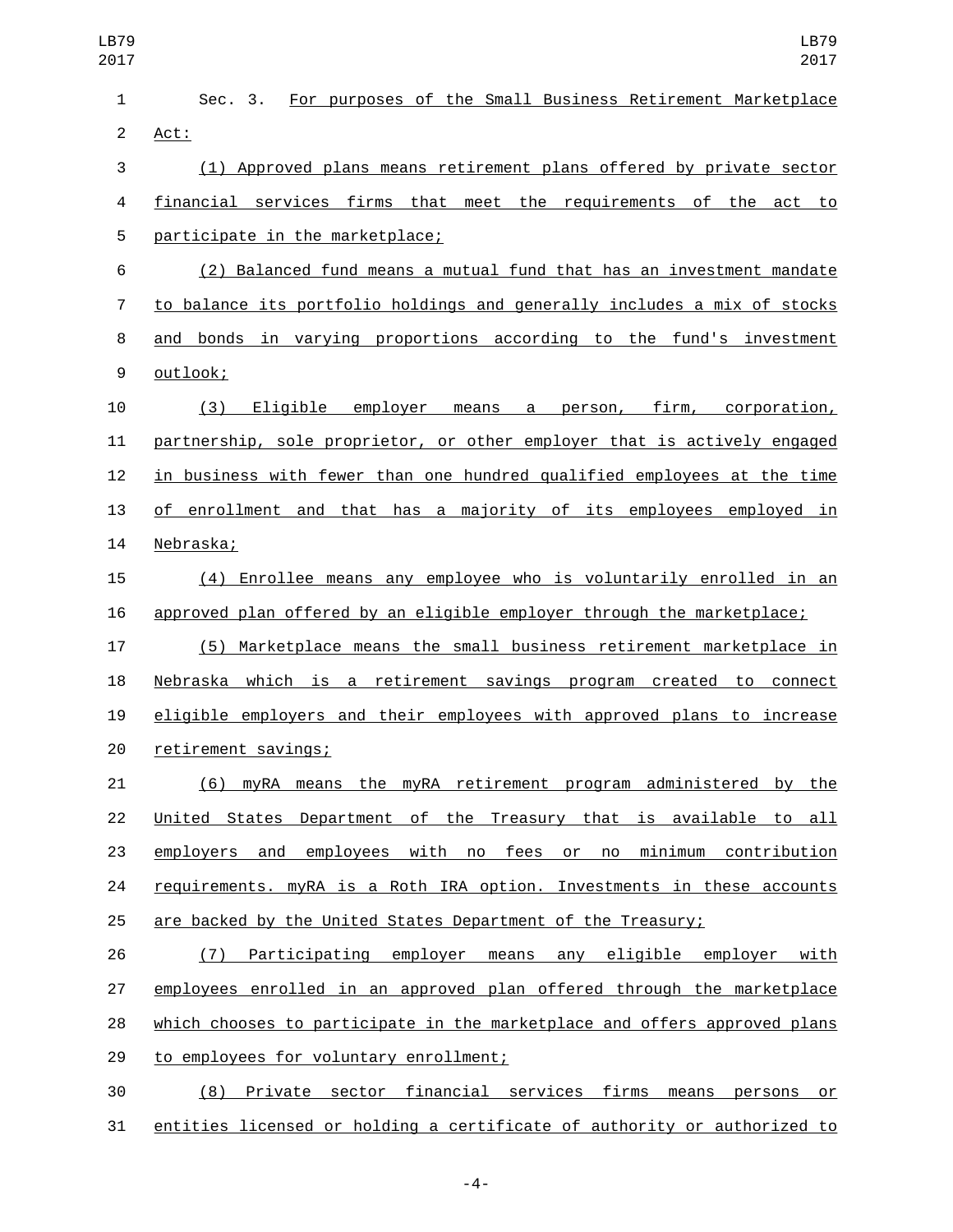| LB79<br>2017   | LB79<br>2017                                                              |
|----------------|---------------------------------------------------------------------------|
| 1              | do business in the state, in good standing with the Department of Banking |
| 2              | and Finance and the Consumer Protection Division of the Attorney          |
| 3              | General's office, and meeting all federal laws and regulations to offer   |
| 4              | retirement plans;                                                         |
| 5              | (9) Qualified employee means those employees who are defined by the       |
| 6              | Internal Revenue Service to be eligible to participate in a specific      |
| $\overline{7}$ | qualified plan; and                                                       |

 (10) Target date or other similar fund means a mutual fund that automatically resets the asset mix of stocks, bonds, cash equivalents, and other investments in its portfolio according to a selected timeframe that is appropriate for a particular investor and is structured to 12 address a projected retirement date.

 Sec. 4. The small business retirement marketplace is created in the 14 office of the State Treasurer.

 Sec. 5. (1) The State Treasurer shall design and implement a plan for the operation of the marketplace pursuant to the Small Business Retirement Marketplace Act. The State Treasurer shall facilitate the connections between eligible employers and approved plans included in the 19 marketplace.

 (2) The State Treasurer shall consult with the state investment officer, the Director of Banking and Finance or his or her designee, the Commissioner of Labor or his or her designee, the chairperson of the Nebraska Investment Council or his or her designee, and the director of the Public Employees Retirement Board or his or her designee in designing 25 and managing the marketplace.

 (3) The State Treasurer shall approve private sector financial services firms for participation in the marketplace. The State Treasurer shall ensure that the range of investment options offered by the financial services firms is sufficient to meet the needs of investors with various levels of risk tolerance and various ages. The State Treasurer shall ensure that any individual retirement account products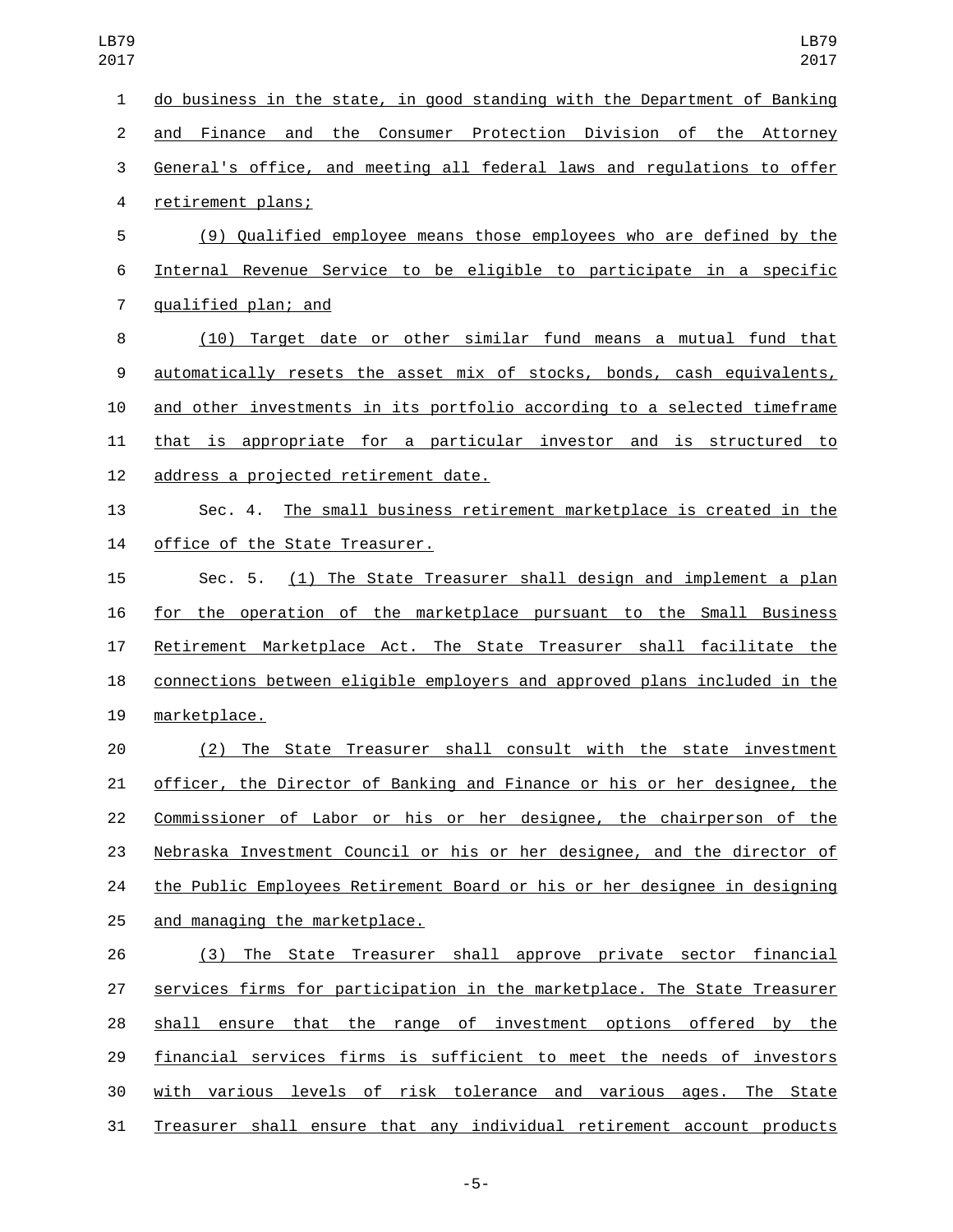| <b>LB79</b><br>2017 | <b>LB79</b><br>2017                                                       |
|---------------------|---------------------------------------------------------------------------|
| $\mathbf{1}$        | proposed for inclusion in the marketplace comply with the requirements of |
| $\overline{2}$      | this section.                                                             |
| 3                   | (4) The State Treasurer shall approve a diverse array of private          |
| 4                   | retirement plan options that are available to employers on a voluntary    |
| 5                   | basis, including life insurance plans that are designed for retirement    |
| 6                   | purposes, and at least two types of plans for eligible employer           |
| $\overline{7}$      | participation, including:                                                 |
| 8                   | (a) A simple IRA-type plan that provides for employer contributions       |
| 9                   | to participating enrollee accounts; and                                   |
| 10                  | (b) A payroll deduction individual retirement account-type plan or        |
| 11                  | workplace-based individual retirement accounts open to all employees in   |
| 12                  | which the employer does not contribute to the employees' accounts.        |
| 13                  | (5) Prior to approving a plan to be offered in the marketplace, the       |
| 14                  | State Treasurer shall obtain certification from the Department of Banking |
| 15                  | and Finance and the Consumer Protection Division of the Attorney          |
| 16                  | General's office that the financial services firm providing the plan is   |
| 17                  | in good standing with the department and the Attorney General and shall   |
| 18                  | ensure that the plan meets the requirements of the Small Business         |
| 19                  | Retirement Marketplace Act. The State Treasurer may at any time remove    |
| 20                  | any approved plan from the marketplace that no longer meets the           |
| 21                  | requirements of the Small Business Retirement Marketplace Act.            |
| 22                  | (6) The financial services firms participating in the marketplace         |
| 23                  | shall offer a minimum of two product options, including:                  |
| 24                  | (a) A target date or other similar fund; and                              |
| 25                  | (b) A balanced fund.                                                      |
| 26                  | The marketplace shall offer myRA in addition to any other<br>(7)          |
| 27                  | approved plan. The marketplace shall not operate unless there are at      |
| 28                  | least two financial services firms offering approved plans in the         |

marketplace, except that nothing in this section shall be construed to

limit the number of financial services firms with approved plans

31 participating in the marketplace.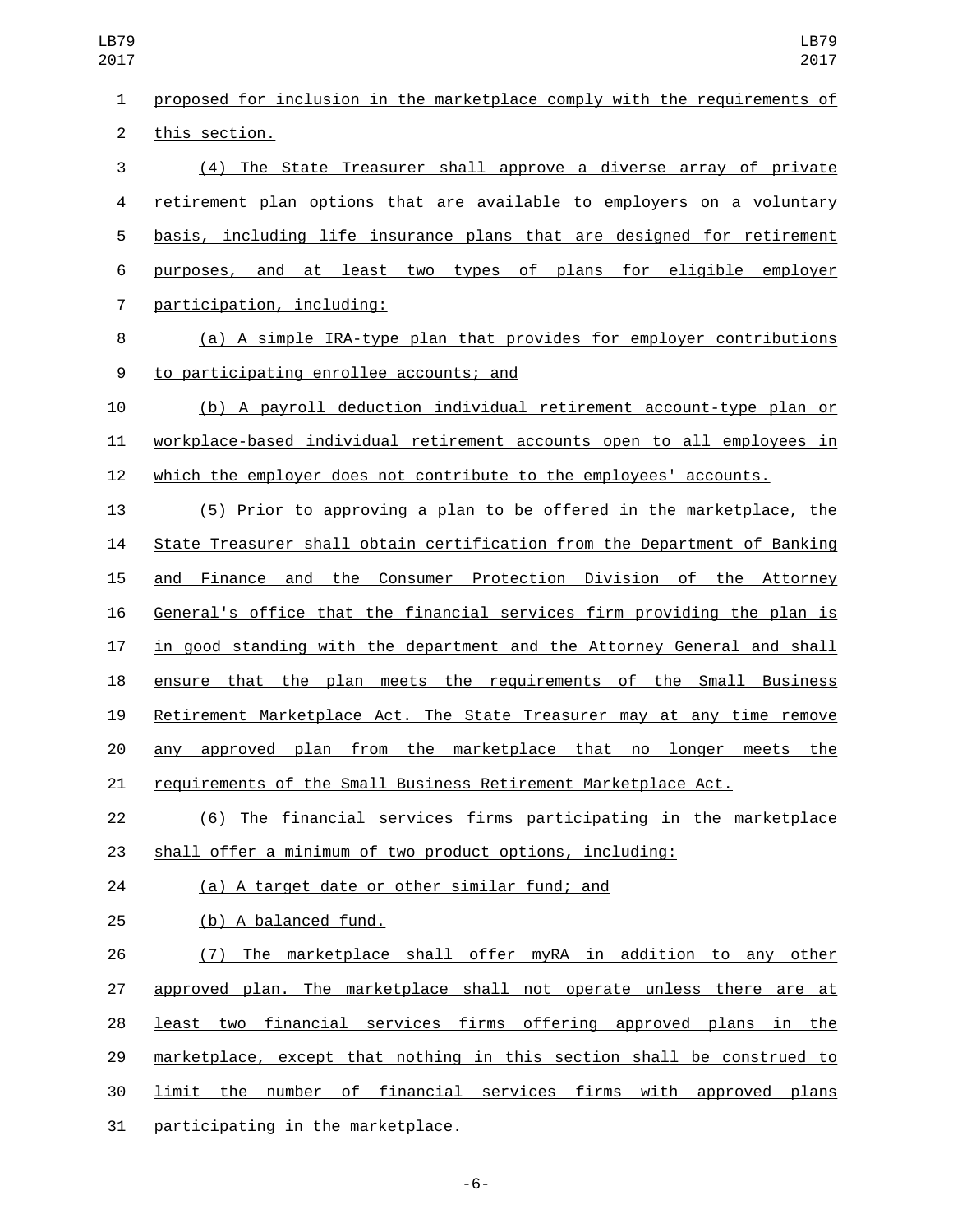(8) The State Treasurer shall ensure that approved plans are compliant with any federal law or regulation regarding retirement plans 3 approved by the Internal Revenue Service.

 (9) Approved plans shall include the option for enrollees to roll pretax contributions into a different individual retirement account or another eligible retirement plan after ceasing participation in a plan 7 approved for the marketplace.

 (10) Financial services firms selected by the State Treasurer to offer approved plans in the marketplace shall not charge the participating employer an administrative fee or surcharge, shall not charge enrollees more than one hundred basis points in total annual fees, and shall provide information about their product's historical investment 13 performance.

 (11) Participation in the marketplace is voluntary for both eligible employers and qualified employees and enrollment in any approved plan 16 offered in the marketplace is not an entitlement.

 (12) The State Treasurer shall establish a protocol to address rollovers for eligible employers that have employees in other states and to address whether out-of-state employees with existing individual retirement accounts may roll them into the plans offered through the 21 marketplace.

 (13) The State Treasurer may establish a fee schedule that charges financial services firms that participate in the marketplace in order to cover the startup and annual administrative expenses of the office of the State Treasurer in the performance of its duties under the Small Business 26 Retirement Marketplace Act.

 Sec. 6. (1) The State Treasurer shall contract with one or more 28 private sector entities to:

 (a) Establish a protocol for reviewing and approving the qualifications of private sector financial services firms that meet the 31 requirements to participate in the marketplace;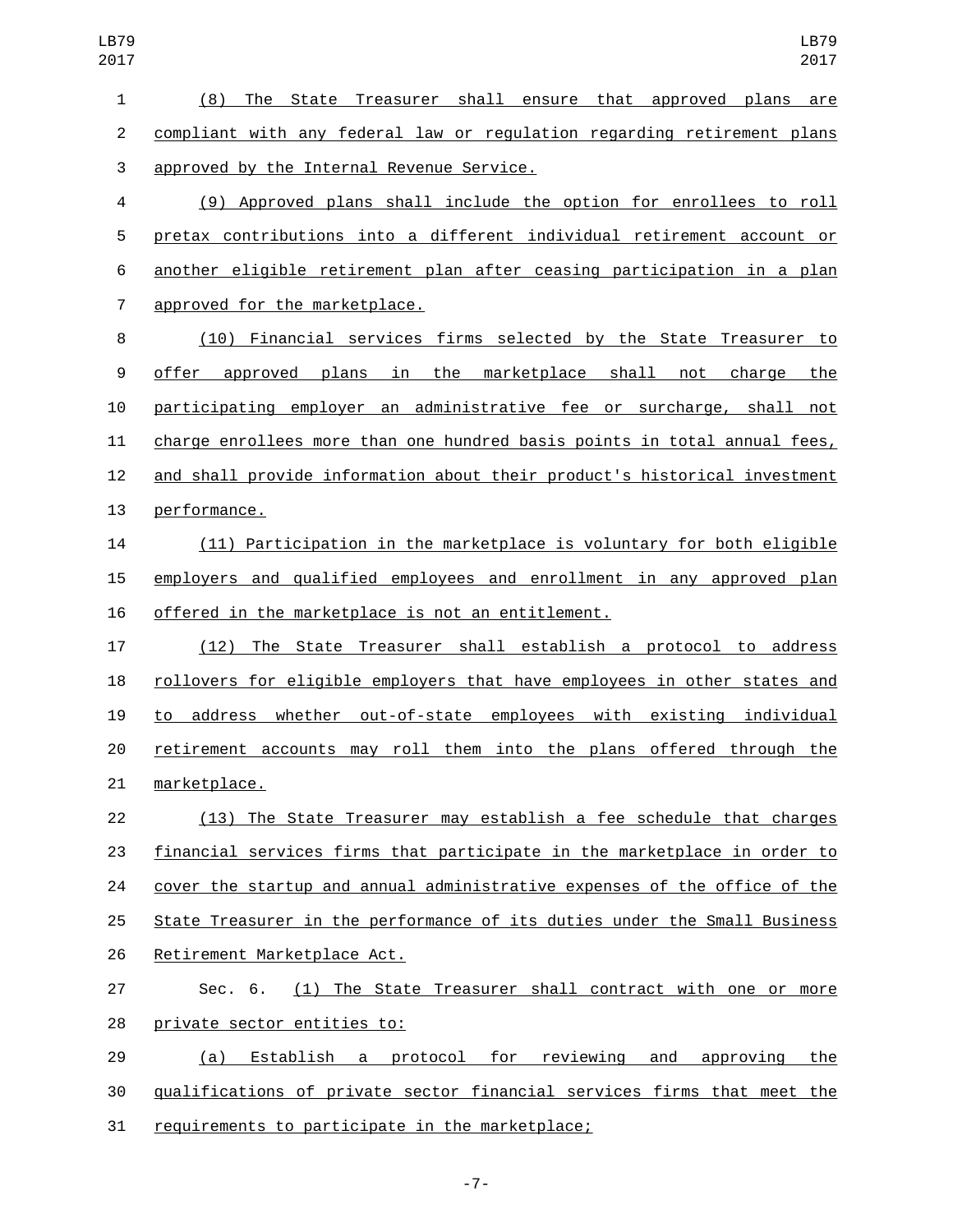| LB79<br>2017            | LB79<br>2017                                                                |
|-------------------------|-----------------------------------------------------------------------------|
| $\mathbf{1}$            | Internet web site that includes<br>(b)<br>Design<br>and<br>operate an       |
| $\overline{2}$          | information on how eligible employers can voluntarily participate in the    |
| 3                       | marketplace;                                                                |
| $\overline{\mathbf{4}}$ | (c) Develop marketing materials about the marketplace that can be           |
| 5                       | distributed electronically or posted on both public and private sector      |
| $\,6$                   | web sites;                                                                  |
| $\overline{7}$          | (d) Identify and promote existing federal and state tax credits and         |
| 8                       | benefits for employers and employees that are related to encouraging        |
| 9                       | retirement savings or participating in retirement plans; and                |
| 10                      | (e) Promote the benefits of retirement savings and other information        |
| 11                      | that promotes financial literacy.                                           |
| 12                      | The State Treasurer shall direct any private sector entity<br>(2)           |
| 13                      | contracted pursuant to subsection (1) of this section to assure that        |
| 14                      | licensed professionals who assist their clients that are eligible           |
| 15                      | employers or their employees to enroll in a plan offered through the        |
| 16                      | marketplace will receive routine, market-based commissions or other         |
| 17                      | compensation for their services.                                            |
| 18                      | (3) The State Treasurer shall establish rules to ensure that there          |
| 19                      | objective criteria in the protocol established pursuant to<br>are           |
| 20                      | $subdivision (1)(a)$ of this section and that the protocol does not provide |
| 21                      | an unfair advantage to the private sector entity that establishes the       |
| 22                      | protocol.                                                                   |
| 23                      | Sec. 7. In addition to any funds appropriated for the purposes of           |
| 24                      | the Small Business Retirement Marketplace Act, the State Treasurer shall    |
| 25                      | approve the use of private funding sources, including private foundation    |
| 26                      | grants, to pay for marketplace expenses. On behalf of the marketplace,      |
| 27                      | the State Treasurer shall seek federal and private grants and may accept    |
| 28                      | any funds awarded to the State Treasurer for use in designing,              |
| 29                      | implementing, and operating the marketplace.                                |
| 30                      | The State Treasurer shall not expose the State of Nebraska<br>Sec. 8.       |
|                         |                                                                             |

as an employer or through administration of the marketplace to any